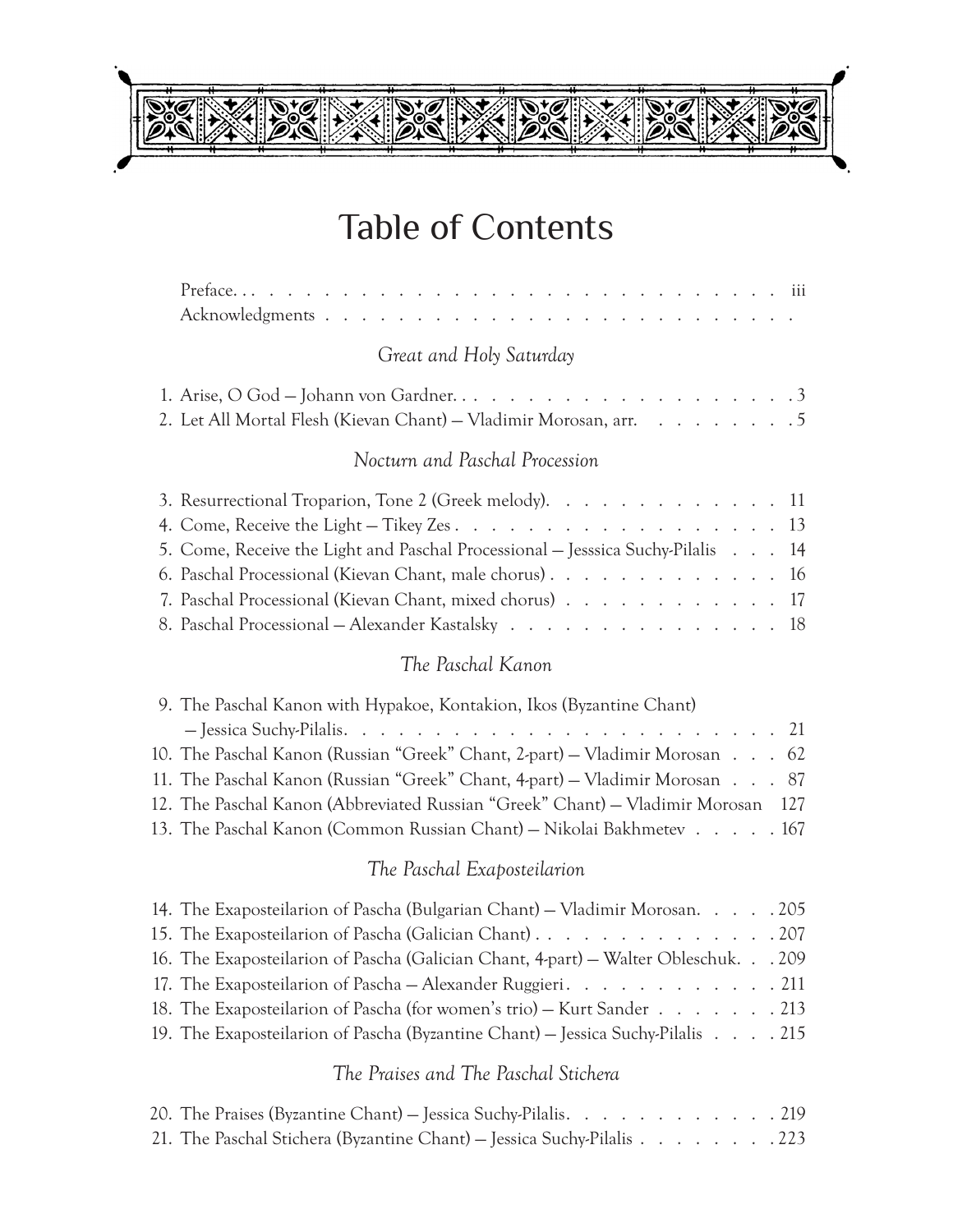| 22. The Paschal Stichera, Doxastikon (Byzantine Chant) – Jessica Suchy-Pilalis 227   |
|--------------------------------------------------------------------------------------|
| 23. The Praises Stichera, Doxastikon (Neumes) – Jessica Suchy-Pilalis 229            |
| 24. The Paschal Stichera (Znamenny Chant No.1, Novo-Tikhvinsk, 2-part). 230          |
| 25. The Paschal Stichera (Znamenny Chant No.2, abbreviated, 2-part) – V. Morosan 238 |
| 26. The Paschal Stichera (Znamenny Chant No. 3, 3-part) – Vladimir Morosan. 244      |
| 27. The Paschal Stichera (Znamenny Chant No. 4, 4-part) – Vladimir Morosan. 258      |
| 28. The Paschal Stichera (Znamenny Chant No. 5, 4-part) – Vladimir Morosan. 268      |
|                                                                                      |

29. The Paschal Stichera (Znamenny Chant No. 6) — Alexander Arkhangelsky . . 282

#### *Paschal Matins Ending and Hours*

| 30. St. John Chrysostom Apolytikion (Byzantine Chant) – Jessica Suchy-Pilalis 295 |  |
|-----------------------------------------------------------------------------------|--|
| 31. St. John Chrysostom Troparion (Valaam Chant, abbr., 2-part) 296               |  |
| 32. The Paschal Hours (Lesser Znamenny Chant) – John Warren 298                   |  |

#### *Paschal Liturgy Antiphons*

| 33. The Antiphons of Pascha $1/2$ (Valaam Chant, 2-pt.). 309                            |  |
|-----------------------------------------------------------------------------------------|--|
| 34. The Antiphons of Pascha $1/2$ - (Carpatho-Russian) adapted from J. von Gardner. 313 |  |
| 35. Only Begotten Son – (Bulgarian Chant) adapted from Petar Diney 318                  |  |

#### *The Troparion of Pascha (Christ is Risen)*

| 36. The Troparion of Pascha, 3-part SSA – Nicolas Custer 323                          |  |
|---------------------------------------------------------------------------------------|--|
| 37. The Troparion of Pascha (American Folk Style, 4-part) – Vladimir Morosan. 324     |  |
| 38. The Troparion of Pascha (American Folk Style, 3-part SSA) - Vladimir Morosan. 326 |  |
| 39. The Troparion of Pascha (Byzantine Chant-English, Greek, Slavonic). 328           |  |
| 40. The Troparion of Pascha (Georgian Chant, Svaneti Region). 330                     |  |
| 41. The Troparion of Pascha (Georgian, Anonymous, 3-part) 331                         |  |
| 42. The Troparion of Pascha (Georgian, Anonymous, 4-part) 332                         |  |
| 43. The Troparion of Pascha (Old Ritualist Chant) – Alexander Ruggieri 333            |  |
|                                                                                       |  |
|                                                                                       |  |
|                                                                                       |  |
| 47. The Troparion of Pascha (Spanish) - Anonymous. 338                                |  |

#### *The Hypakoe and Kontakion of Pascha*

| 48. The Hypakoe of Pascha, 3-part SSA – Nicolas Custer. 341   |  |  |  |  |  |
|---------------------------------------------------------------|--|--|--|--|--|
| 49. The Hypakoe of Pascha, 4-part – Nicolas Custer. 343       |  |  |  |  |  |
|                                                               |  |  |  |  |  |
| 51. The Kontakion of Pascha, 3-part SSA – Nicolas Custer. 347 |  |  |  |  |  |
| 52. The Kontakion of Pascha, 4-part – Nicolas Custer. 349     |  |  |  |  |  |
| 53. The Kontakion of Pascha – John Warren 352                 |  |  |  |  |  |